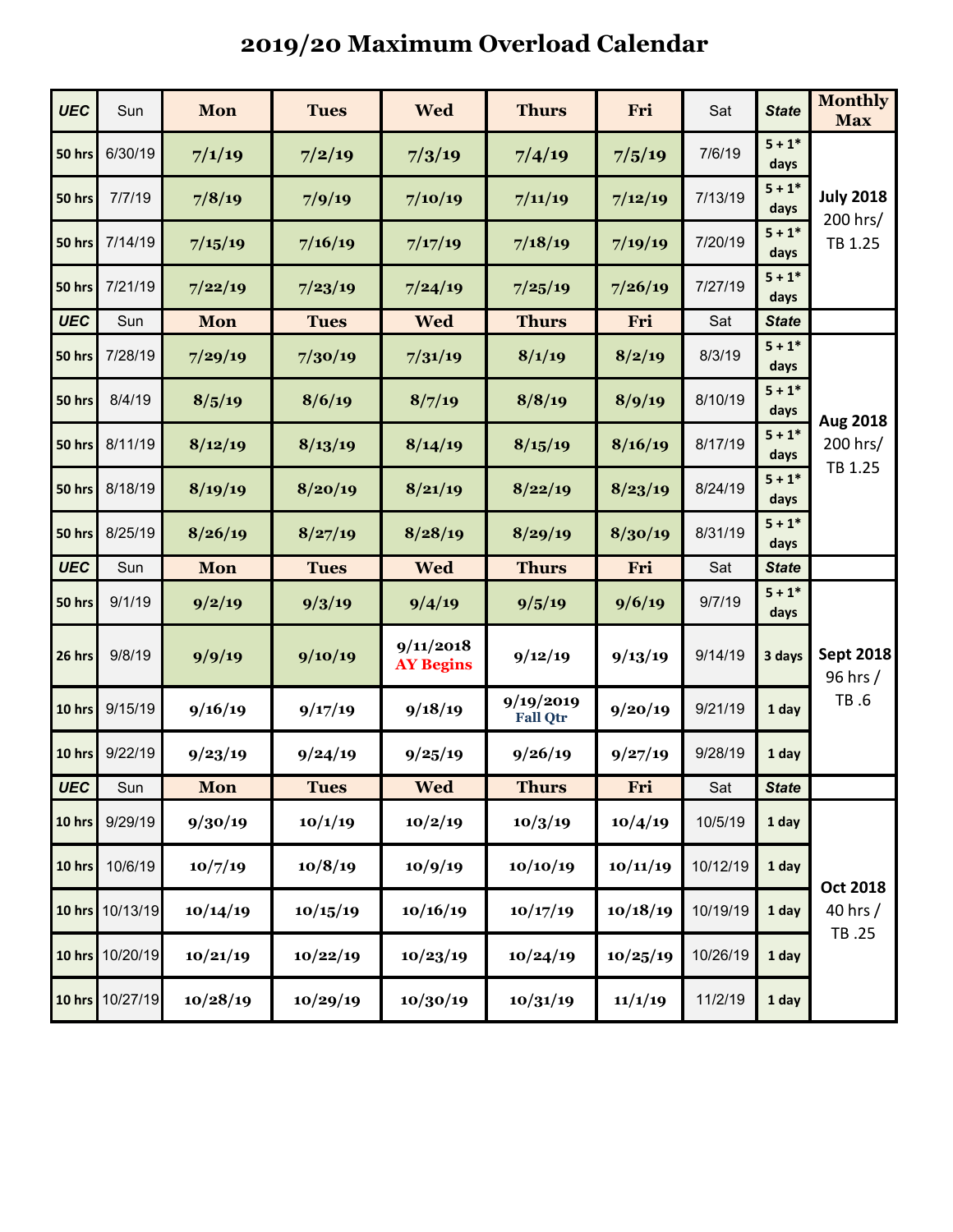| <b>UEC</b>    | Sun             | Mon        | <b>Tues</b>                     | <b>Wed</b> | <b>Thurs</b>                  | Fri      | Sat      | <b>State</b>     |                              |  |
|---------------|-----------------|------------|---------------------------------|------------|-------------------------------|----------|----------|------------------|------------------------------|--|
| 10 hrs        | 11/3/19         | 11/4/19    | 11/5/19                         | 11/6/19    | 11/7/19                       | 11/8/19  | 11/9/19  | 1 day            |                              |  |
| 18 hrs        | 11/10/19        | 11/11/19   | 11/12/19                        | 11/13/19   | 11/14/19                      | 11/15/19 | 11/16/19 | 2 days           | <b>Nov 2018</b><br>64 hrs /  |  |
| 10 hrs        | 11/17/19        | 11/18/19   | 11/19/19                        | 11/20/19   | 11/21/19                      | 11/22/19 | 11/23/19 | 1 day            | TB .4                        |  |
|               | 26 hrs 11/24/19 | 11/25/19   | 11/26/19                        | 11/27/19   | 11/28/19                      | 11/29/19 | 11/30/19 | 3 days           |                              |  |
| <b>UEC</b>    | Sun             | Mon        | <b>Tues</b>                     | <b>Wed</b> | <b>Thurs</b>                  | Fri      | Sat      | <b>State</b>     |                              |  |
| 10 hrs        | 12/1/19         | 12/2/19    | 12/3/19                         | 12/4/19    | 12/5/19                       | 12/6/19  | 12/7/19  | 1 day            |                              |  |
| 34 hrs        | 12/8/19         | 12/9/19    | 12/10/2019<br><b>Grades Due</b> | 12/11/19   | 12/12/19                      | 12/13/19 | 12/14/19 | 4 days           | <b>Dec 2018</b><br>144 hrs / |  |
|               | 50 hrs 12/15/19 | 12/16/19   | 12/17/19                        | 12/18/19   | 12/19/19                      | 12/20/19 | 12/21/19 | $5 + 1*$<br>days | TB .9                        |  |
| <b>50 hrs</b> | 12/22/19        | 12/23/19   | 12/24/19                        | 12/25/19   | 12/26/19                      | 12/27/19 | 12/28/19 | $5 + 1*$<br>days |                              |  |
| <b>UEC</b>    | Sun             | Mon        | <b>Tues</b>                     | <b>Wed</b> | <b>Thurs</b>                  | Fri      | Sat      | <b>State</b>     |                              |  |
| <b>36 hrs</b> | 12/29/19        | 12/30/19   | 12/31/19                        | 1/1/20     | 1/2/2020<br><b>Winter Qtr</b> | 1/3/20   | 1/4/20   | 4 days           |                              |  |
| 10 hrs        | 1/5/20          | 1/6/20     | 1/7/20                          | 1/8/20     | 1/9/20                        | 1/10/20  | 1/11/20  | 1 day            | <b>Jan 2019</b>              |  |
| 10 hrs        | 1/12/20         | 1/13/20    | 1/14/20                         | 1/15/20    | 1/16/20                       | 1/17/20  | 1/18/20  | 1 day            | 56 hrs /<br>TB .35           |  |
| 18 hrs        | 1/19/20         | 1/20/20    | 1/21/20                         | 1/22/20    | 1/23/20                       | 1/24/20  | 1/25/20  | 2 days           |                              |  |
| 10 hrs        | 1/26/20         | 1/27/20    | 1/28/20                         | 1/29/20    | 1/30/20                       | 1/31/20  | 2/1/20   | 1 day            |                              |  |
| <b>UEC</b>    | Sun             | Mon        | <b>Tues</b>                     | <b>Wed</b> | <b>Thurs</b>                  | Fri      | Sat      | <b>State</b>     |                              |  |
| 10 hrs        | 2/2/20          | 2/3/20     | 2/4/20                          | 2/5/20     | 2/6/20                        | 2/7/20   | 2/8/20   | 1 day            |                              |  |
| 10 hrs        | 2/9/20          | 2/10/20    | 2/11/20                         | 2/12/20    | 2/13/20                       | 2/14/20  | 2/15/20  | 1 day            | Feb 2019                     |  |
| 10 hrs        | 2/16/20         | 2/17/20    | 2/18/20                         | 2/19/20    | 2/20/20                       | 2/21/20  | 2/22/20  | 1 day            | 40 hrs /<br>TB .25           |  |
| 10 hrs        | 2/23/20         | 2/24/20    | 2/25/20                         | 2/26/20    | 2/27/20                       | 2/28/20  | 2/29/20  | 1 day            |                              |  |
| <b>UEC</b>    | Sun             | <b>Mon</b> | <b>Tues</b>                     | <b>Wed</b> | <b>Thurs</b>                  | Fri      | Sat      | <b>State</b>     |                              |  |
| 10 hrs        | 3/1/20          | 3/2/20     | 3/3/20                          | 3/4/20     | 3/5/20                        | 3/6/20   | 3/7/20   | 1 day            |                              |  |
| 10 hrs        | 3/8/20          | 3/9/20     | 3/10/20                         | 3/11/20    | 3/12/20                       | 3/13/20  | 3/14/20  | 1 day            | <b>Mar 2019</b><br>56 hrs /  |  |
| 10 hrs        | 3/15/20         | 3/16/20    | 3/17/20                         | 3/18/20    | 3/19/20                       | 3/20/20  | 3/21/20  | 1 day            | TB .35                       |  |
| <b>34 hrs</b> | 3/22/20         | 3/23/20    | 3/24/20                         | 3/25/20    | 3/26/20                       | 3/27/20  | 3/28/20  | 4 days           |                              |  |